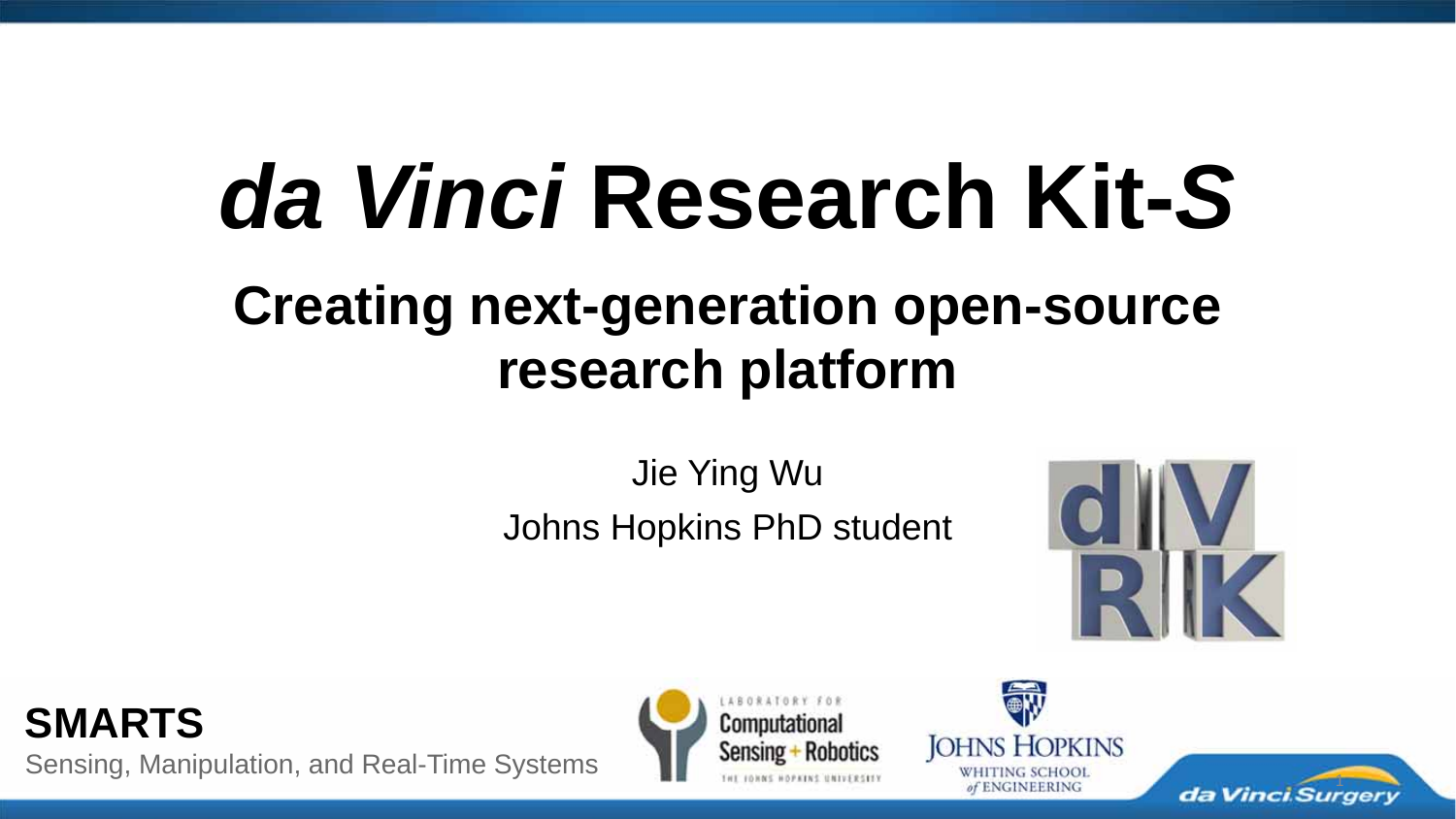#### **What is the** *da Vinci* **Research Kit?**



- ISI has donated *da Vinci Standard* systems that are retired from clinical use to universities for research since 2012
- Replace control system and software with open-source framework



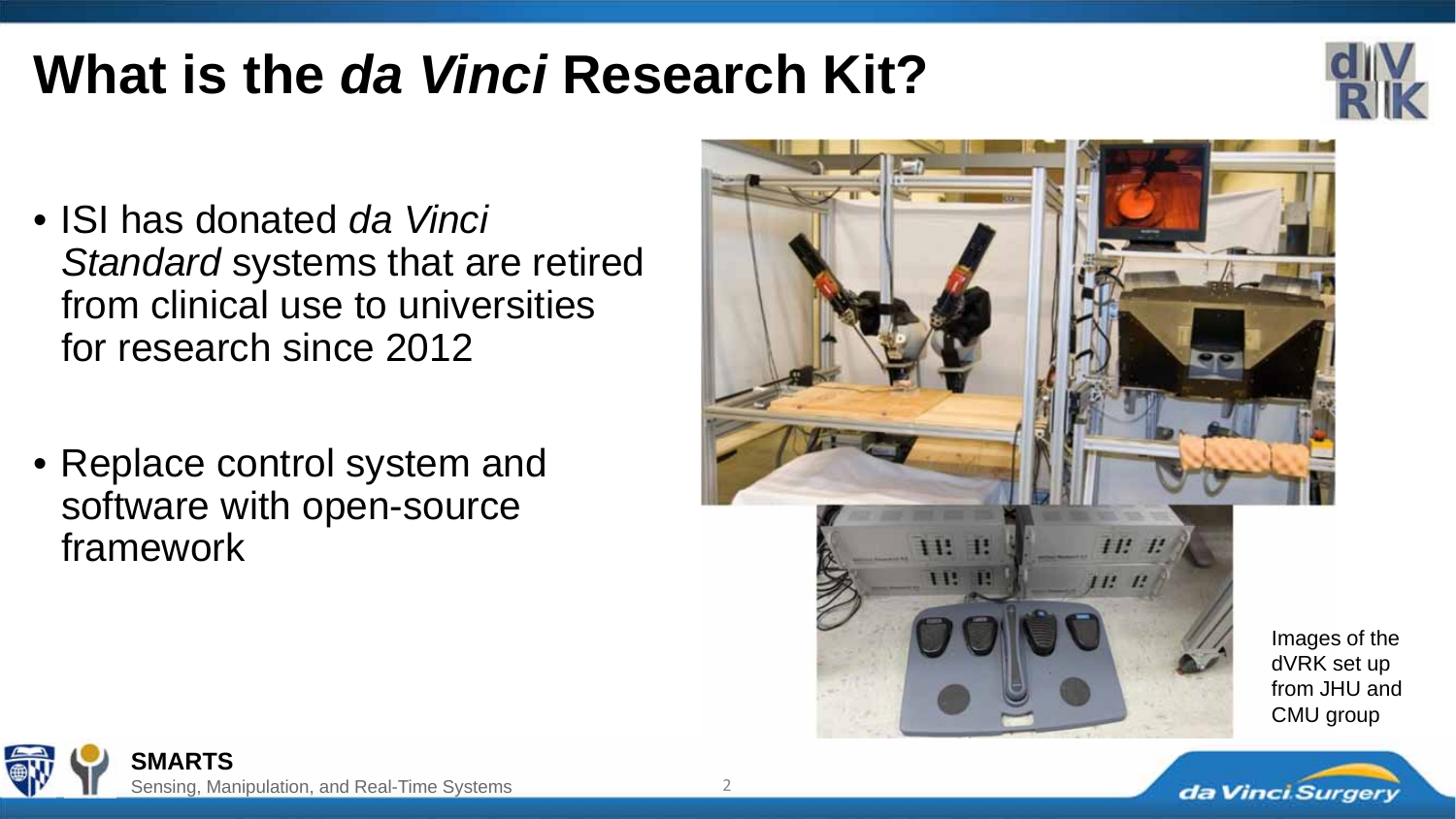**System Overview**







**SMARTS** Sensing, Manipulation, and Real-Time Systems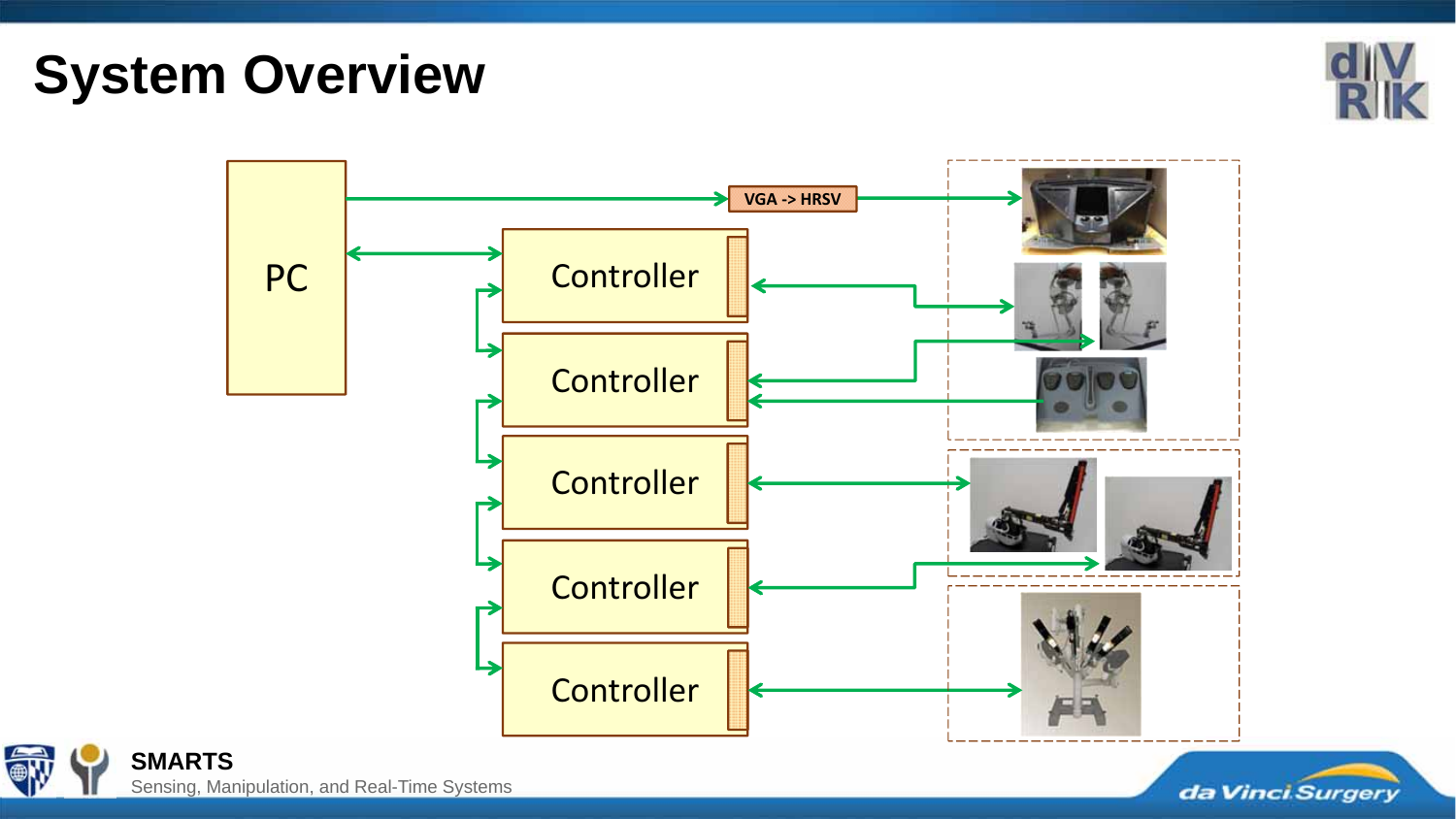**System Overview**







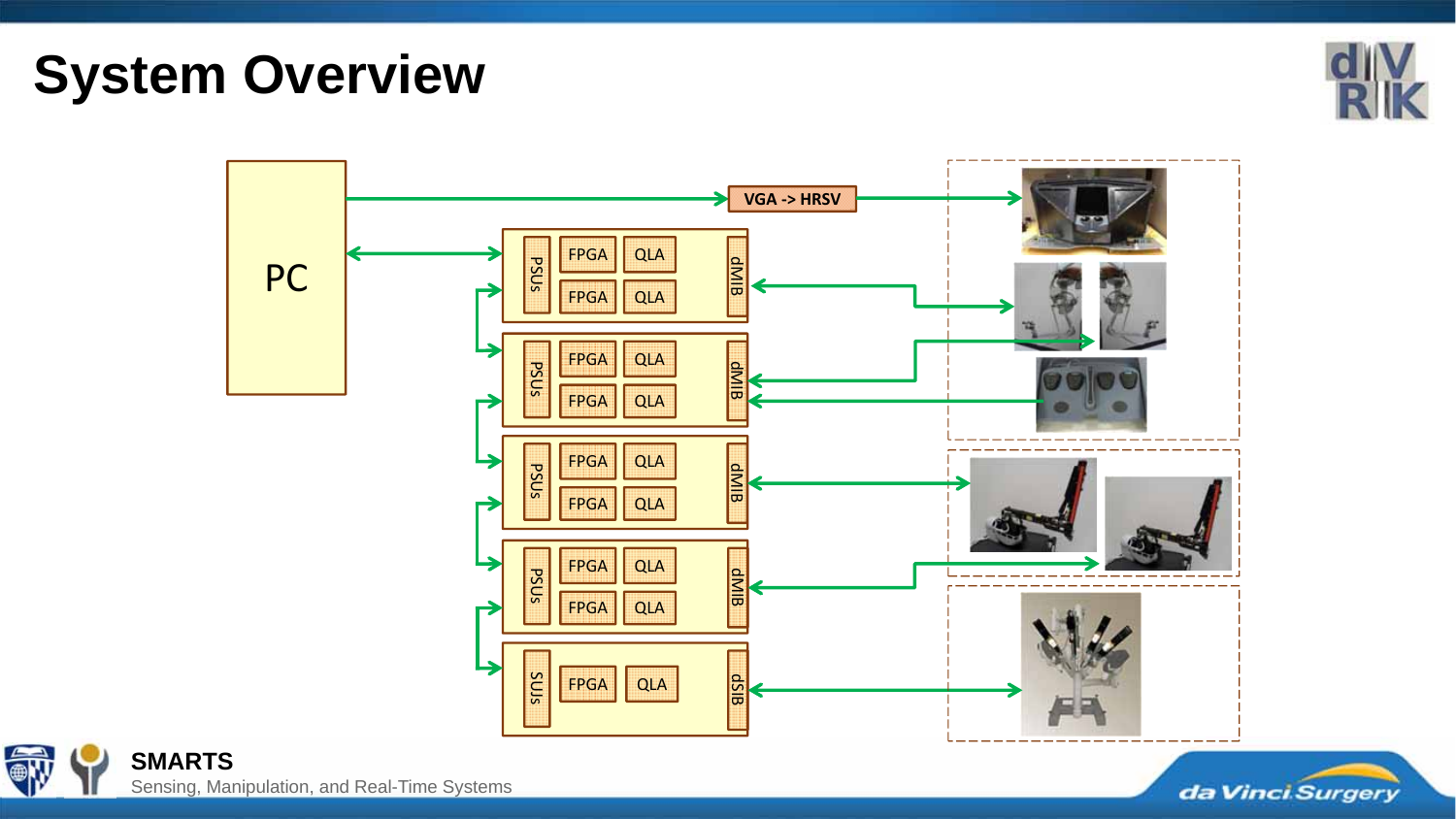# **Where is the dVRK? – over 32 systems at 28 sites <b>e**

- **O** The Johns Hopkins University
- Worcester Polytechnic Institute
- Stanford University
- **O** University of British Columbia
- **O** Vanderbilt University
- **Q** UC Berkeley
- Carnegie Mellon University
- **O** Toronto Sick Kids
- **O** SSSA Pisa
- Western University
- Seoul National University
- **O** Óbuda University
- Wayne State University
- O Università di Verona
- Imperial College London
- **O** University College London
- Children's National Medical Center
- Case Western Reserve University
- O Università degli Studi di Napoli
- **Q** Ben-Gurion University
- **Q** University of San Diego
- Politecnico di Milano
- Chinese University of Hong Kong
- **Q** University of Leeds
- **Q** University of Texas, Dallas
- **Q** University of Innsbruck
- Reutlingen University
- Clemson University

**SMARTS**



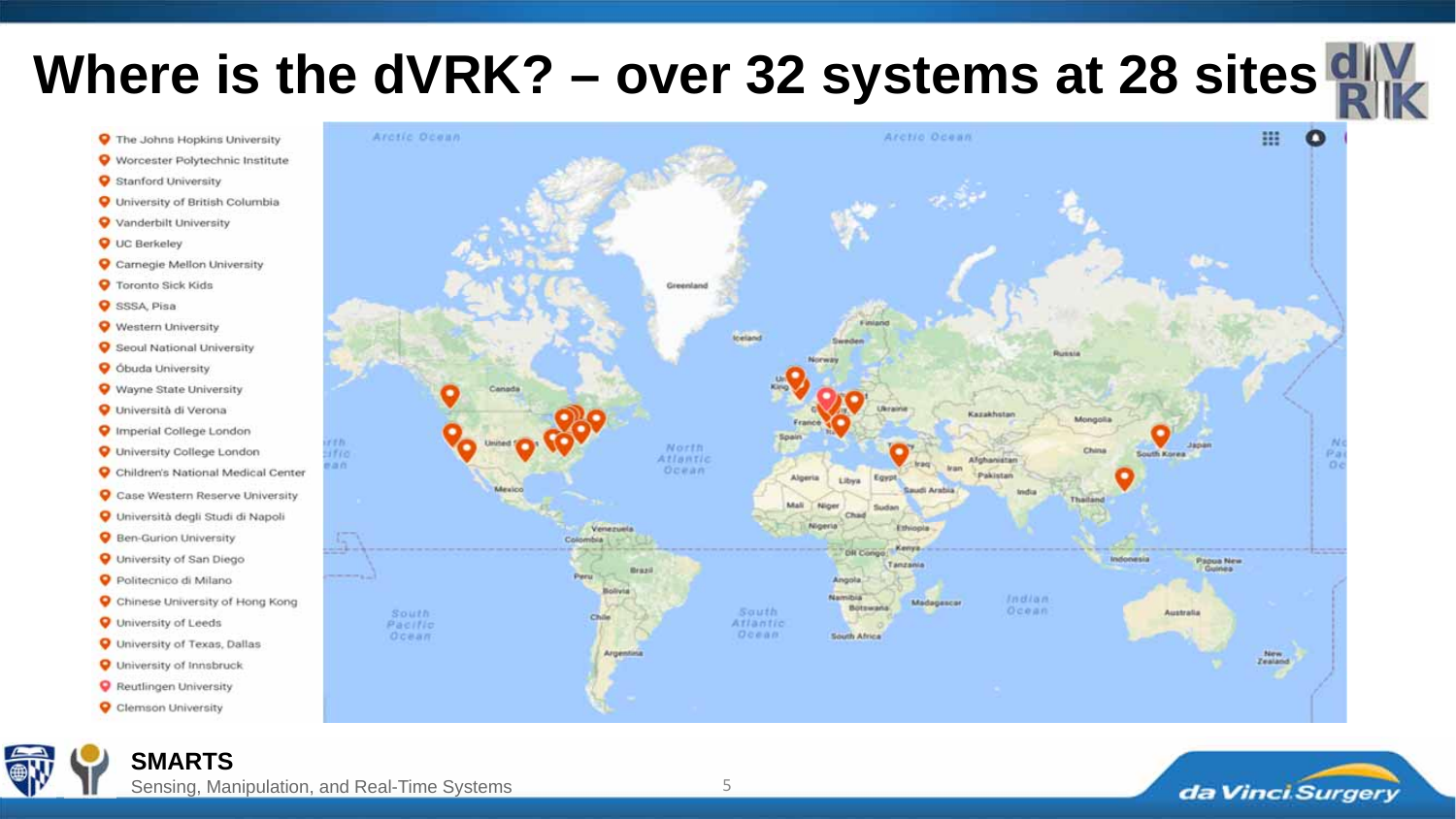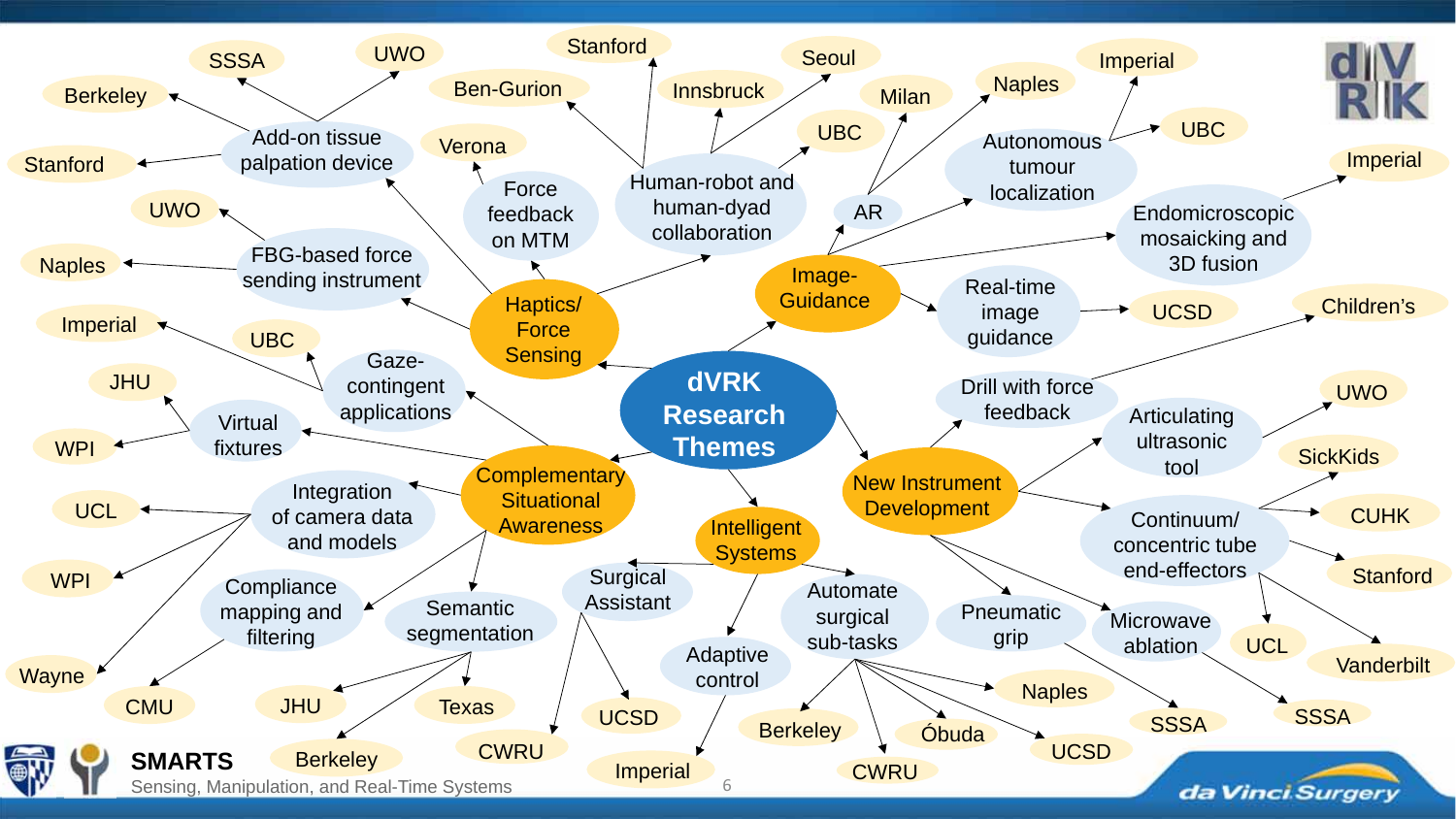#### **Next generation dVRK**



- Adapt the *da Vinci S* arms to work with the existing dVRK infrastructure
- Expect to retire many *S*/*Si* PSM due to the *da Vinci X*



Current generation dVRK set up at Politecnico di Milano *da Vinci S* © Intuitive Surgical Inc.





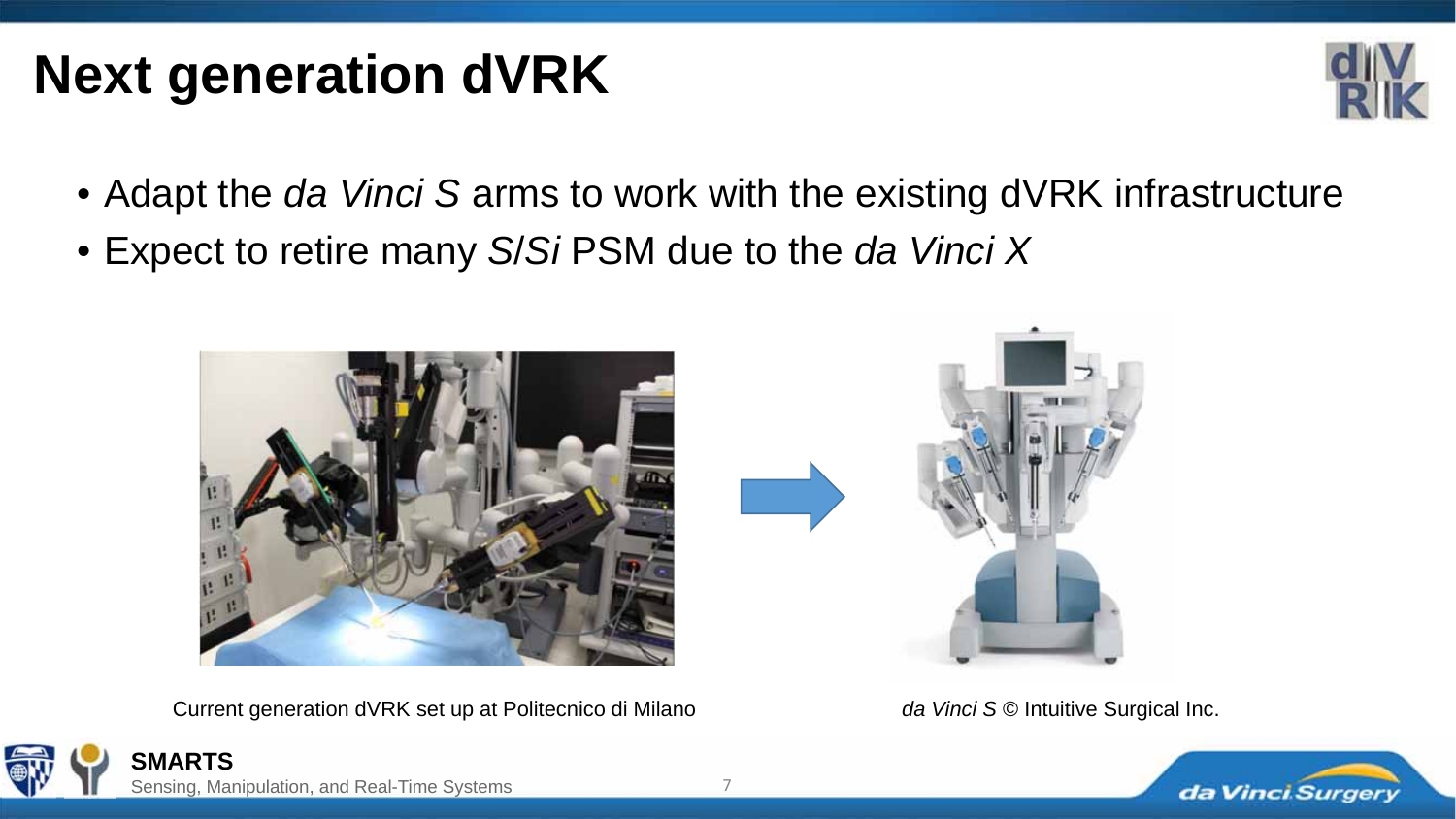# **Challenges of the dVRK-S**



- First generation had no on-arm processing
- Second generation does, so what can stay on the board?
- Goal: Provide low-level open-source access of the first generation while protecting ISI's IP



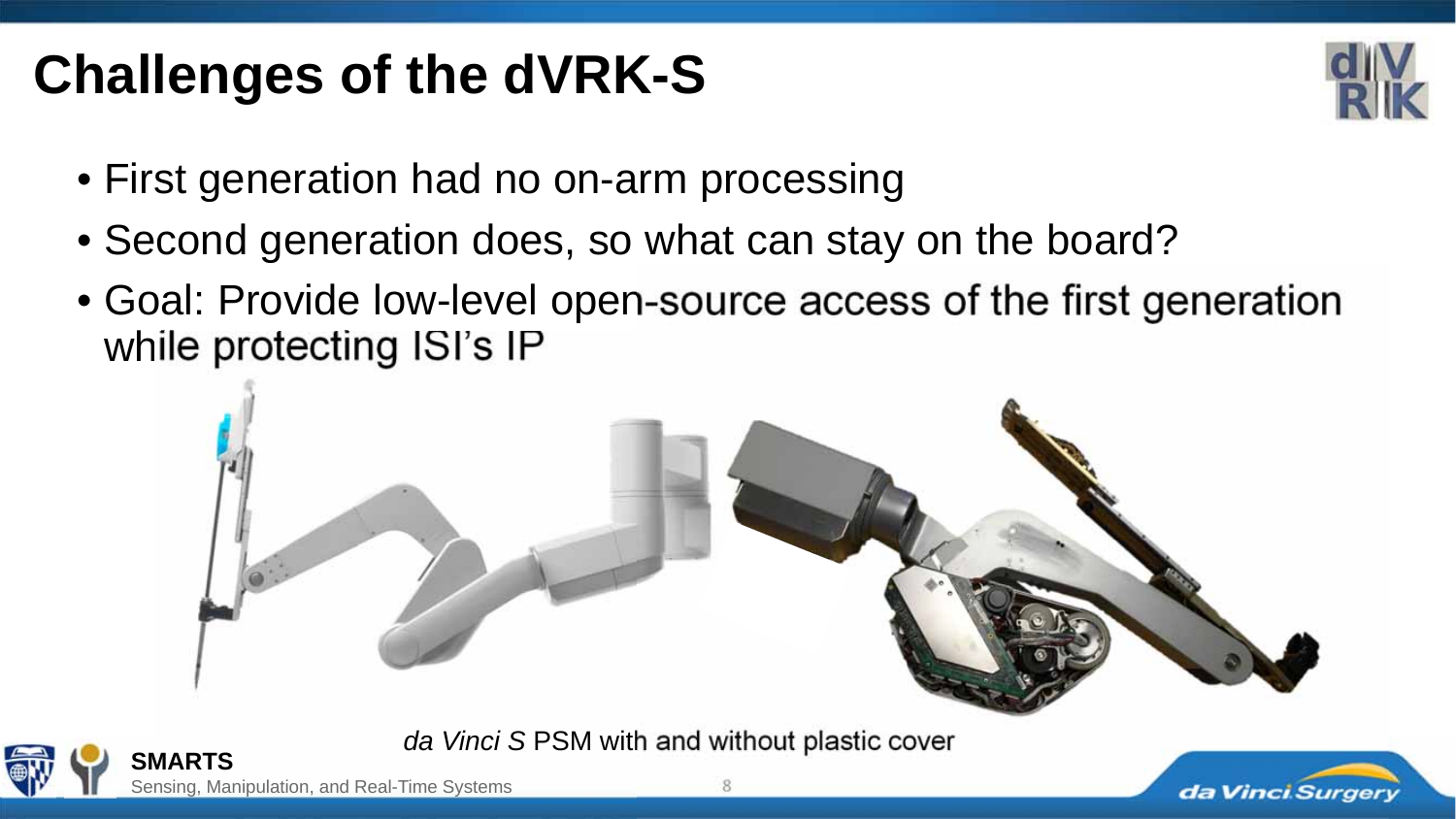#### **Keep the hardware, but change the firmware**



- Simplified communication protocol to transmit serialized sensor data
- Do some on-arm processing so new algorithms can be incorporated
	- These are open-source, but keep ISI's hardware interface firmware closed
	- Distribute compiled firmware images only
- Serialize the data and drive motors from the dVRK QLA



4/5 Pin-header replaces the 68-Pin connector to connect to the PSM



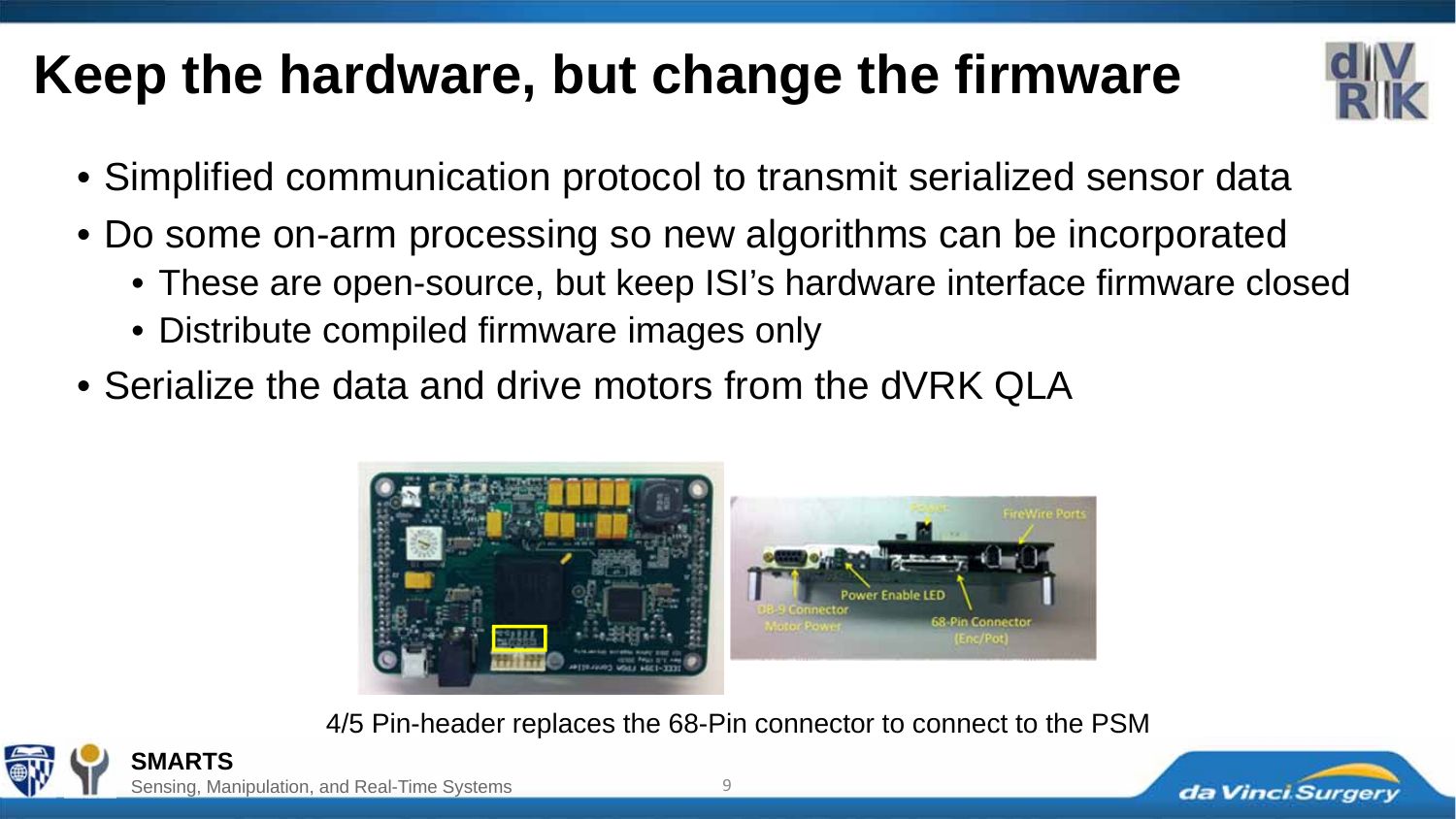#### **Modules of the dVRK-S**



da Vinci Surgery



Sensing, Manipulation, and Real-Time Systems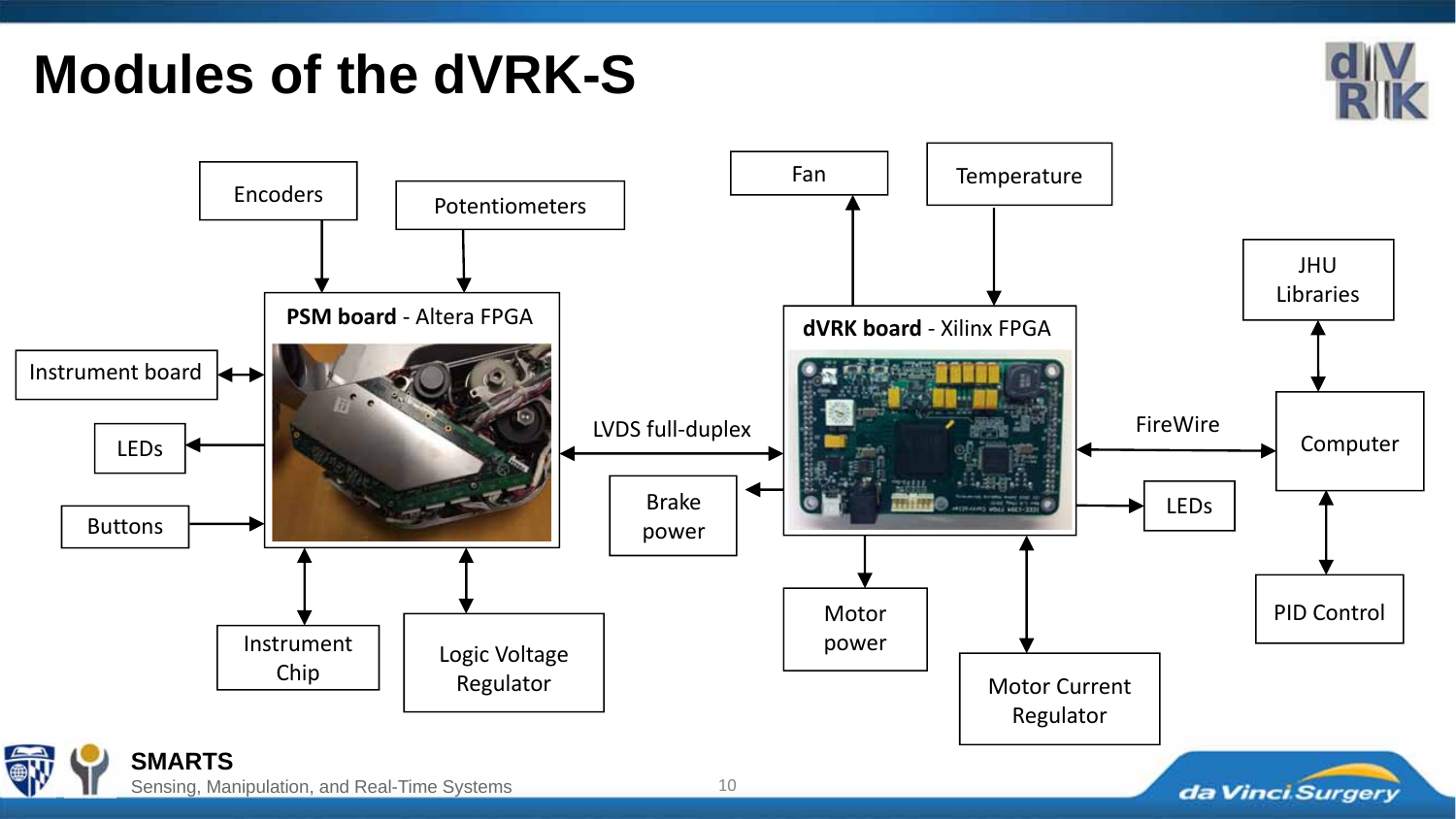### **dVRK-S development**

S PSM



with the state of dVRK Controller box

Signal converter board Computer with FireWire

dVRK-S

**SMARTS** Sensing, Manipulation, and Real-Time Systems

11

Current state of the

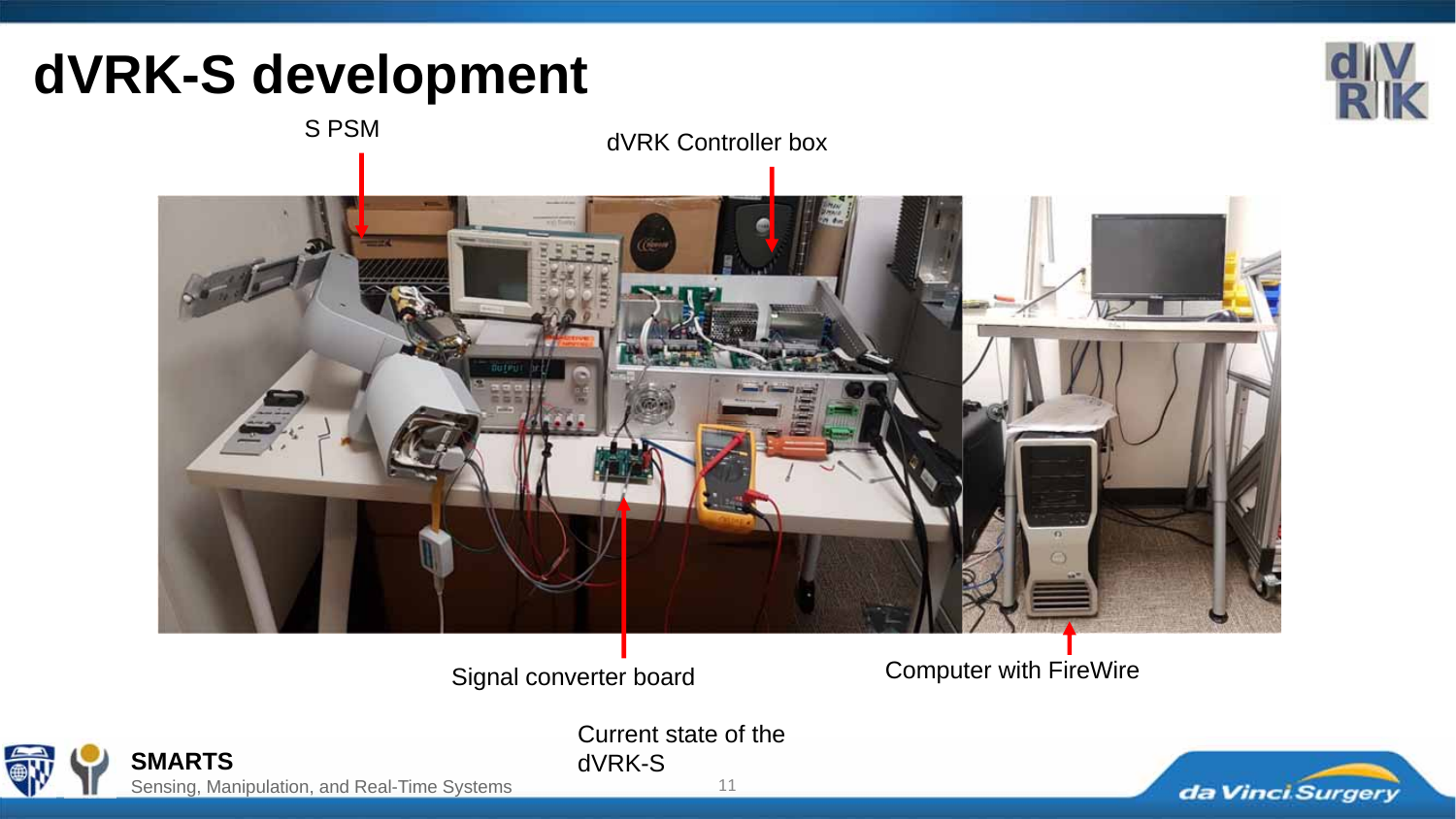# **Surgical instrument interface**



- Extract instrument information from the instrument chip without decoding the sensitive information
- Instrument chip driver's clock is calibrated at power-up
- This calibration is fragile suspect temperature effects
- Currently seems robust to normal usage